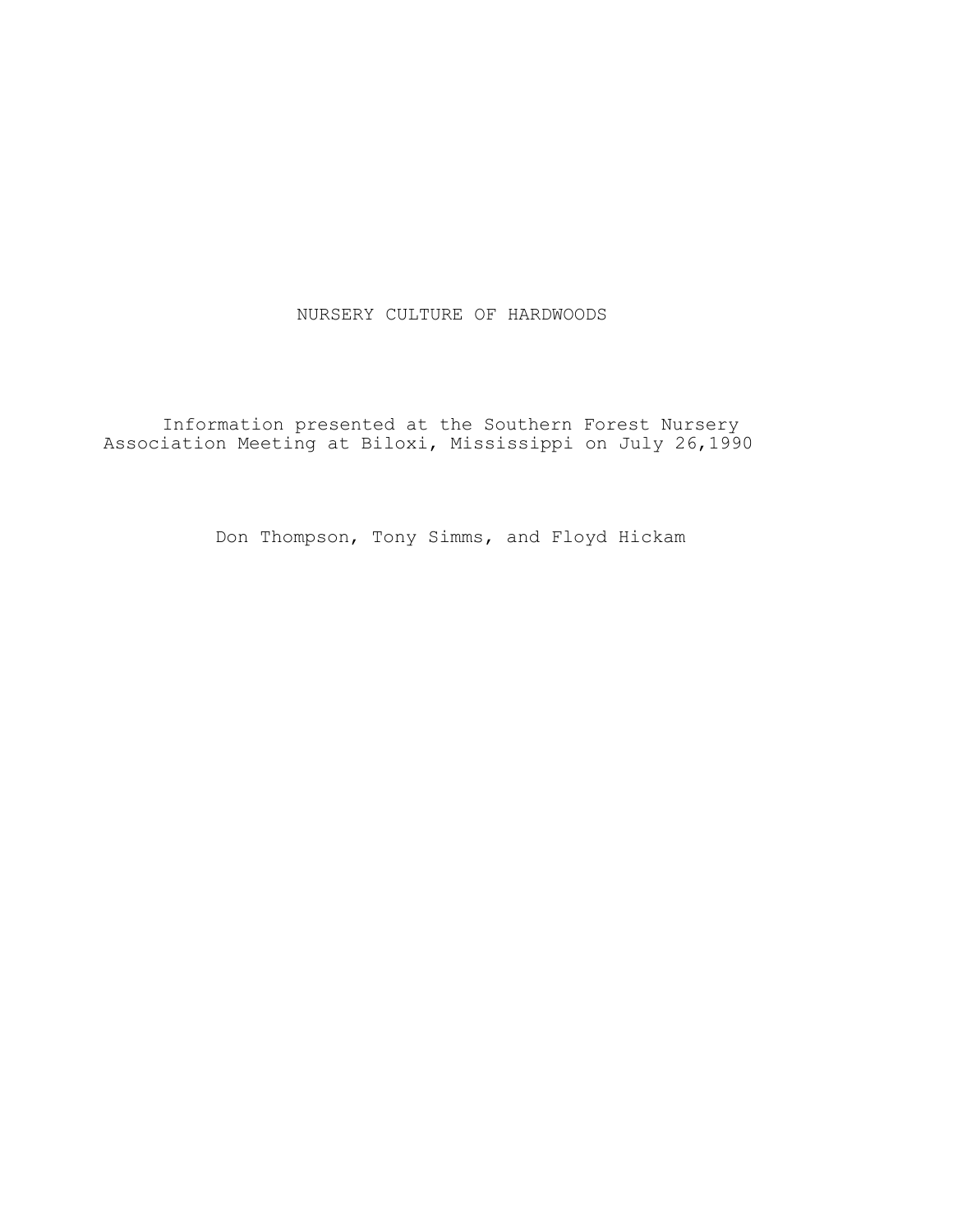With the renewed interest in hardwood seedling production many nurserymen now **raising pine** seedlings may want to grow hardwood stock as well. To catalog the production techniques of the individual hardwood species with their often unique growing methods is beyond the scope of this paper. However, to enlighten the potential hardwood nurseryman, comparisons can be made between pine and hardwood practices that will be encountered in: seed collection, seed processing, seeding, growing, lifting and storage.

#### SEED COLLECTION:

Most of the pine seed used in the South comes from orchards with known genetic performance. The seed produced in these orchards usually have high germination, high purity, and low moisture content. They are often sized and are stored in lined cardboard drums for efficient freezer storage. Hardwood seed, on the other hand, is usually collected from wild trees, and if collected by the public the only selection criteria is an individual tree with an abundant seed crop. Many times these seed collections, especially with the oaks, contain several species all mixed in one lot. The postharvest care is often lacking, thus reducing the quality of the seed. Better education and closer coordination with those involved with hardwood seed collection will alleviate many of these problems. In addition, purchasing seed from reputable seed dealers will eliminate many of the problems associated with buying from the general public.

### SEED PROCESSING:

Pine seed can be removed from the cone and cleaned in any one of the many modern extractories that dot the South. In contrast, hardwood seed is usually cleaned at the nursery by hand. Some machines such as macerators, air screen cleaners, ventilation fans, and gravity tables may be used to process hardwood seed. Sycamore, ash, and sweetgum can be extracted and cleaned in a dry state like pine, but others like the oaks must be maintained at relatively high moisture contents to retain viability. Water is often used with hardwood seed to remove fleshy seed coats, float debris and float empty seed.

Germination may be estimated by cutting the seed that sink when they are fully imbibed. If time permits, the seed can be sent to the National Seed Laboratory at Macon, GA for a complete analysis. The U. S. Forest Service Laboratories at Starkville and Stoneville, MS have substantial experience with hardwoods and can be contacted if specific problems develop. They also offer shortcourses to inform the hardwood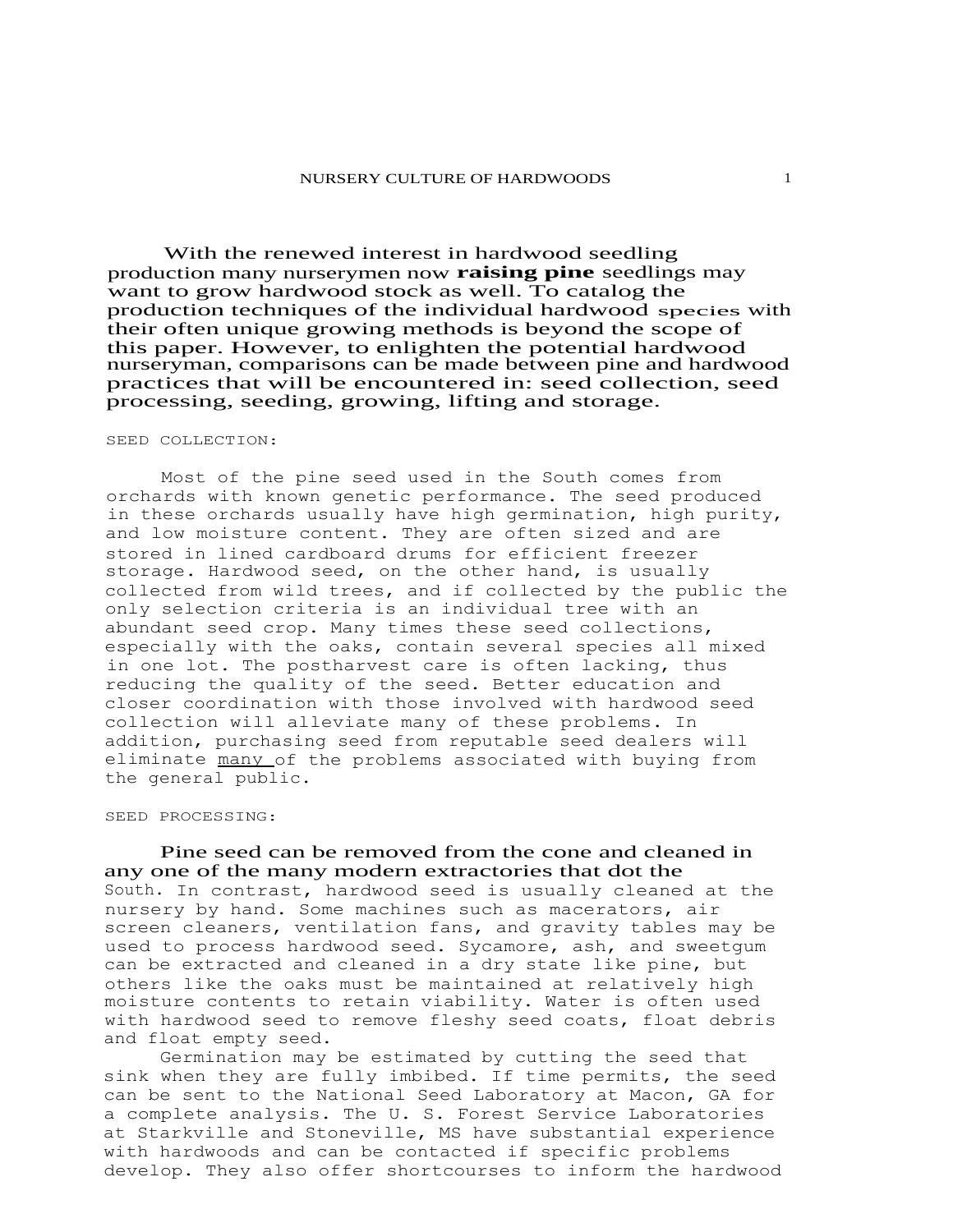### nurseryman about seed and hardwood regeneration. 2

### SEED STORAGE:

Storage of hardwood seed in a cooler at approximately 35 degrees F is usually satisfactory for over winter storage. Some seed can be stored below freezing for several years. On the other hand, oaks are difficult to store more than one year and in sealed containers they may sprout. To prevent this some nurserymen store acorns in burlap bags or they may leave the plastic liner open if stored in a cardboard seed drum. Oak radicals broken during the seeding operation will resprout.

## SEEDING:

Many hardwood seeds are sown by hand. The seeding rate can be determined by the lab report, if available; otherwise a cutting test to estimate germination and subsequent seeding rate is the standard procedure. Experienced nurserymen can translate the cutting percentage to the amount of seed needed for a given seedbed distance. They then measure this distance and sow the determined amount in this area. Those who successfully sow by hand using this method may not be interested in machines to sow their crop.

A variety of seeders are used in hardwood nurseries. However, no one seeder is capable of handling the wide range of seed sizes found in the hardwood group. The drill type and vacuum drum seeders may be used for the small seed such as black locust or shrub lespedeza. For trial plantings, the push type seeder with interchangeable plastic plates used by home gardeners performs well. Many nurserymen use modified fertilizer spreaders for the medium sized seed such as water, willow, and cherrybark oak. For the larger seeded species like Shumard oak, Nuttall oak, pecan, hickory, and walnut, shop made seeders using large roller chains or flat planter chains to pull the seed from the bottom of a hopper are popular. With this type of machine seeding four or five drills per bed is common practice.

The target density for most hardwoods is 10-12 seedlings per square foot. The old rule of planting depth: twice the thickness of the seed works for most hardwoods. The type of mulch and irrigation capabilities need to be considered for seed depth.

 To eliminate seed storage and balance the work load at the nursery many hardwoods are sown in the fall. This practice allows the seed to germinate earlier than traditional spring seeding would. This extra growing time produces larger seedlings that the market may demand. For the white oak group fall seeding is essential as they don't store very well. With fall sowing some problems can develop with early emergence, winter freezes, and late spring frosts. To minimize these problems: store and plant the seed as late in the fail as possible, mulch the seedbeds heavily, and be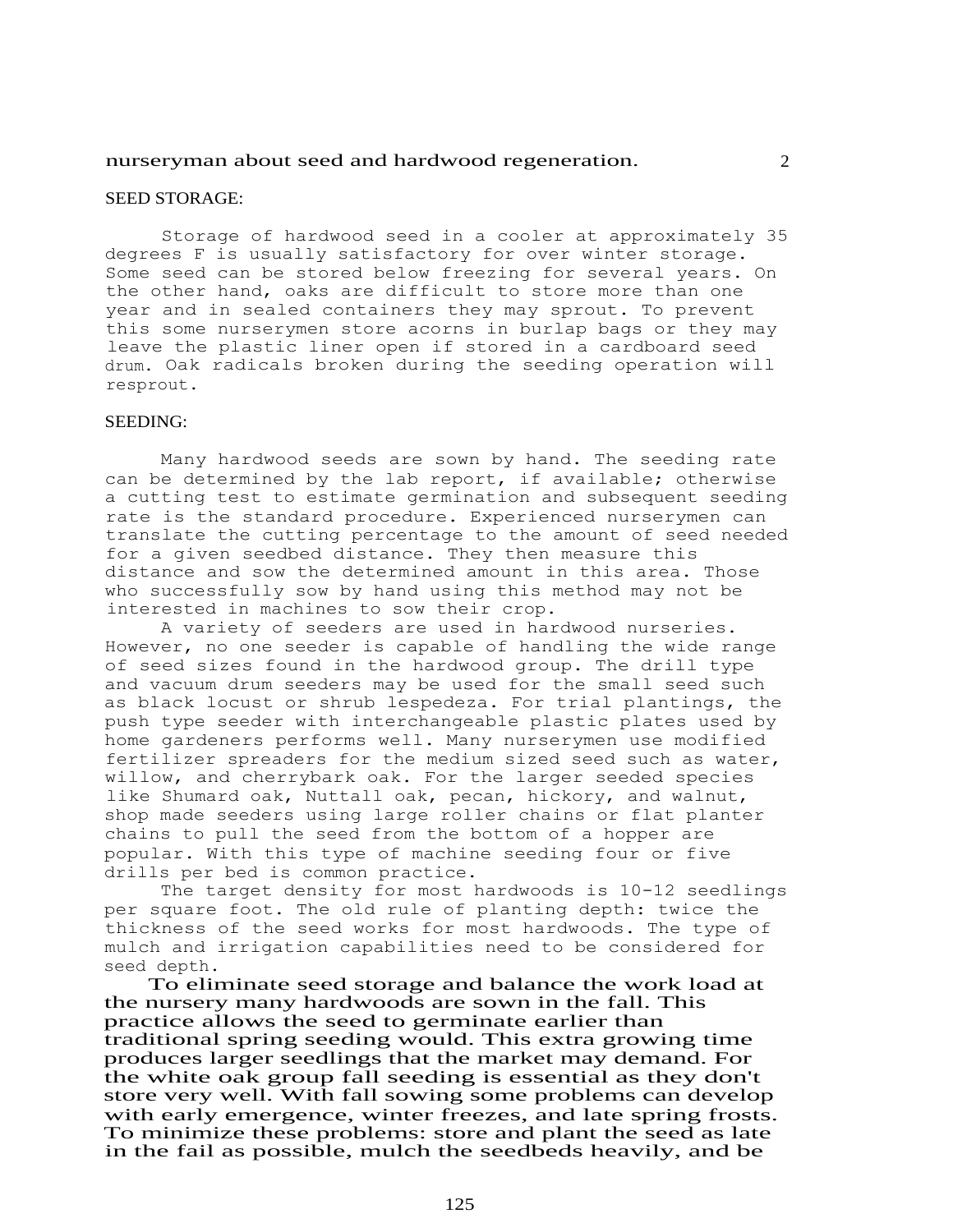prepared to protect emerged seedlings from late spring frosts with irrigation.

A companion crop of wheat or rye can be sown along with the fall hardwood seeding to provide winter protection. In the very early spring before crop emergence, Round-up can be applied to kill the companion crop. If the seedling crop emerges, over the top grass killers like Poast or Fusilade can be used. With these two herbicides most hardwood nurserymen use a non-ionic surfactant rather than crop oil to prevent damage .to the seedling crop. Always read and follow the label before applying pesticides and spraying a small area for a trial is prudent.

If any of the hardwood crop is sown in the spring the earlier the better for most species, especially the small seeded oaks such as water and willow oak. On the other hand, the seeding of legumes such as shrub lespedeza or black locust can be delayed until early summer.

## GROWING:

Weed control is an important part of growing hardwoods as they vary considerably in their tolerance to herbicides. Most hardwood nurserymen fumigate to control weeds and reduce disease possibilities. Several nurseries with the Auburn University Nursery Management Co-op are currently evaluating granular herbicides used in container operations. Treflan, surflan, and devrinol have been applied successfully on some hardwoods. Horticulture specialists at the land grant colleges often have good recommendations for tough weed problems.

During the growing season hardwoods can be treated much like pines. They will require topdressing, root pruning, and in some cases top clipping. However, these practices need to be performed earlier in the growing season than they are on the pines. Avoid top pruning hardwoods with opposite leaves as this practice may promote forking.

Hardwoods may be grown at a higher pH than pines and some report a positive response to sulfur additions.

#### HARVESTING:

Most hardwood seedlings are hand pulled after the seed bed is undercut with some type of horizontal blade. The FOBRO with its moving blade and root shakers does an excellent job of severing the roots and shaking the soil from them. To prevent dessication of the roots the seedlings should be placed in a protective container as soon as possible for transport to the packing facility.

For machine harvest, the GrayCo harvester with its wide draper chains can be used when field conditions are suitable. The belt type seedling harvesters can also be used to harvest some hardwoods. Timely root culturing during the growing season will result in a more efficient harvest and a superior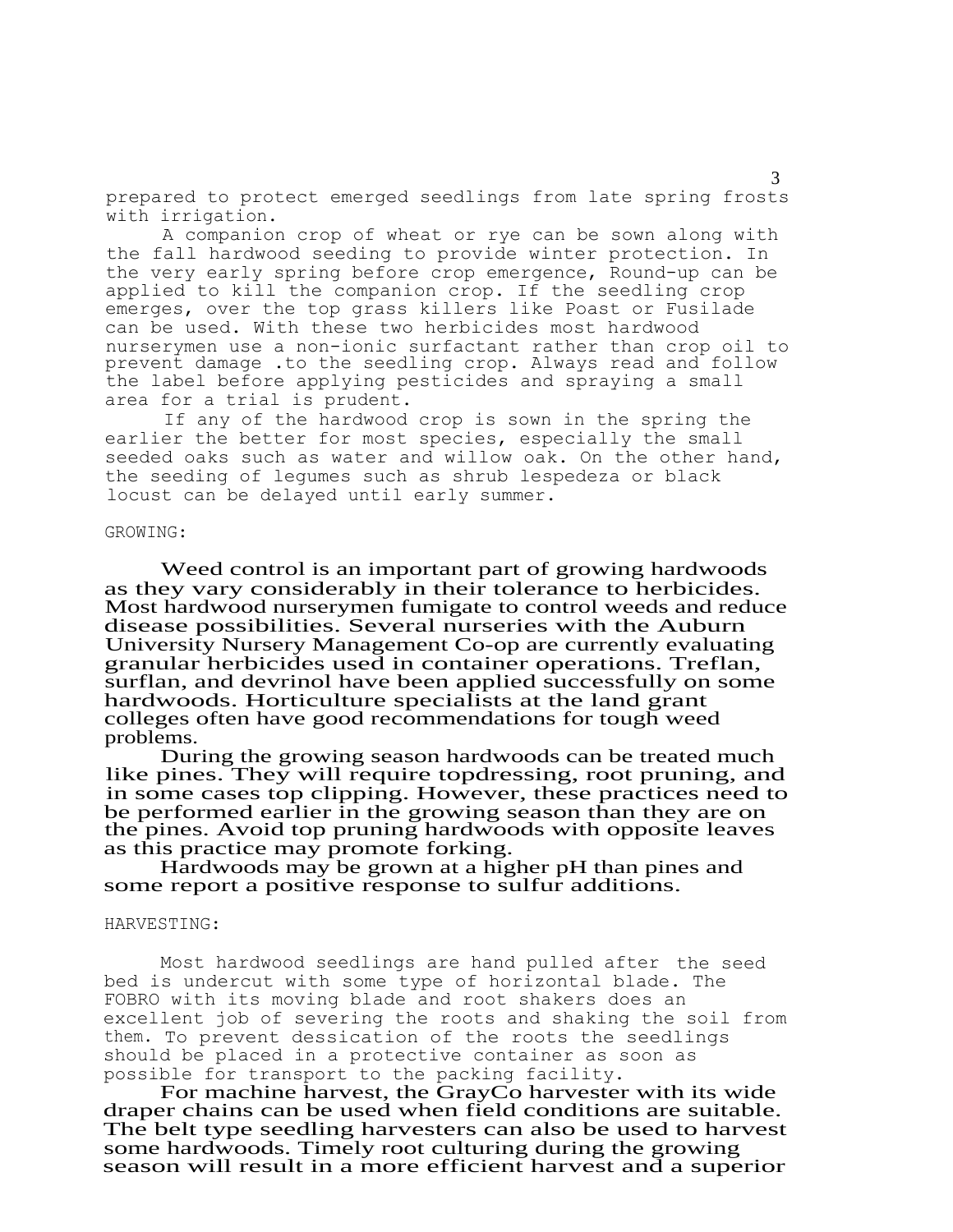## root system.  $\frac{4}{3}$

#### SEEDLING STORAGE:

Since hardwood seedlings are larger than pine seedlings they will require more room for storage. With the large number of hardwoods grown at most nurseries it is difficult to dig a few for each order or shipment, Many times it is easier to harvest a complete bed or more and stockpile these for future orders. To handle this volume many of the ornamental nurseries in middle Tennessee have large barns made with concrete blocks. These barns have soil floors rather than concrete to protect from cold temperatures and drying. When the racks built on the walls are full of bare root stock, the walls and floor will be moistened to keep the humidity high. Many northern nurseries have a cooler for freshly dug stock as well as a cold storage facility for stock ready to be shipped. Heeling stock in sawdust is sometimes done but mold and drying from the heat generated by the sawdust may damage the root system.

In general, most hardwood seedlings used for reforestation should have a 3/3" root collar diameter and be at least a foot tall, however, most will be two to three feet tall.

The size of most hardwood seedlings presents packing as well as storage problems. One thousand pine will easily fit into a kraft-polyethylene (K-F) bag but the same sized seedling bag may hold only fifty or one hundred hardwood seedlings. In many cases the roots are packed in the bottom of the K-P bag while the tops stick out of the bag. The roots are kept moist with sphagnum peat moss, hydromulch, sawdust, clay or the hydrophylic gels. Strapping or tying the top of the bag makes a neat package. Bags packed in this manner can dry, however, and should be accorded the same precautions given to the storage of pine seedlings packed in bales. Once packed the bags should be stored at 35 degrees F

Due to their higher selling price most hardwoods should be counted and culled. In some cases they may be graded by stem size and height. Standards for grading are available from the American Association of Nurserymen.

### SUMMARY:

At first glance, the production of hardwoods differs significantly from pines. The peculiarities of hardwoods can best be understood by obtaining as much production information as possible before a hardwood crop is attempted. The ornamental nurserymen through their state associations hold trade shows and shortcourses throughout the South annually. The forest nurserymen have ignored this group; yet they are growing many of the species often used for reforestation. Our counterpart, the Northeastern Nurserymen's Association,